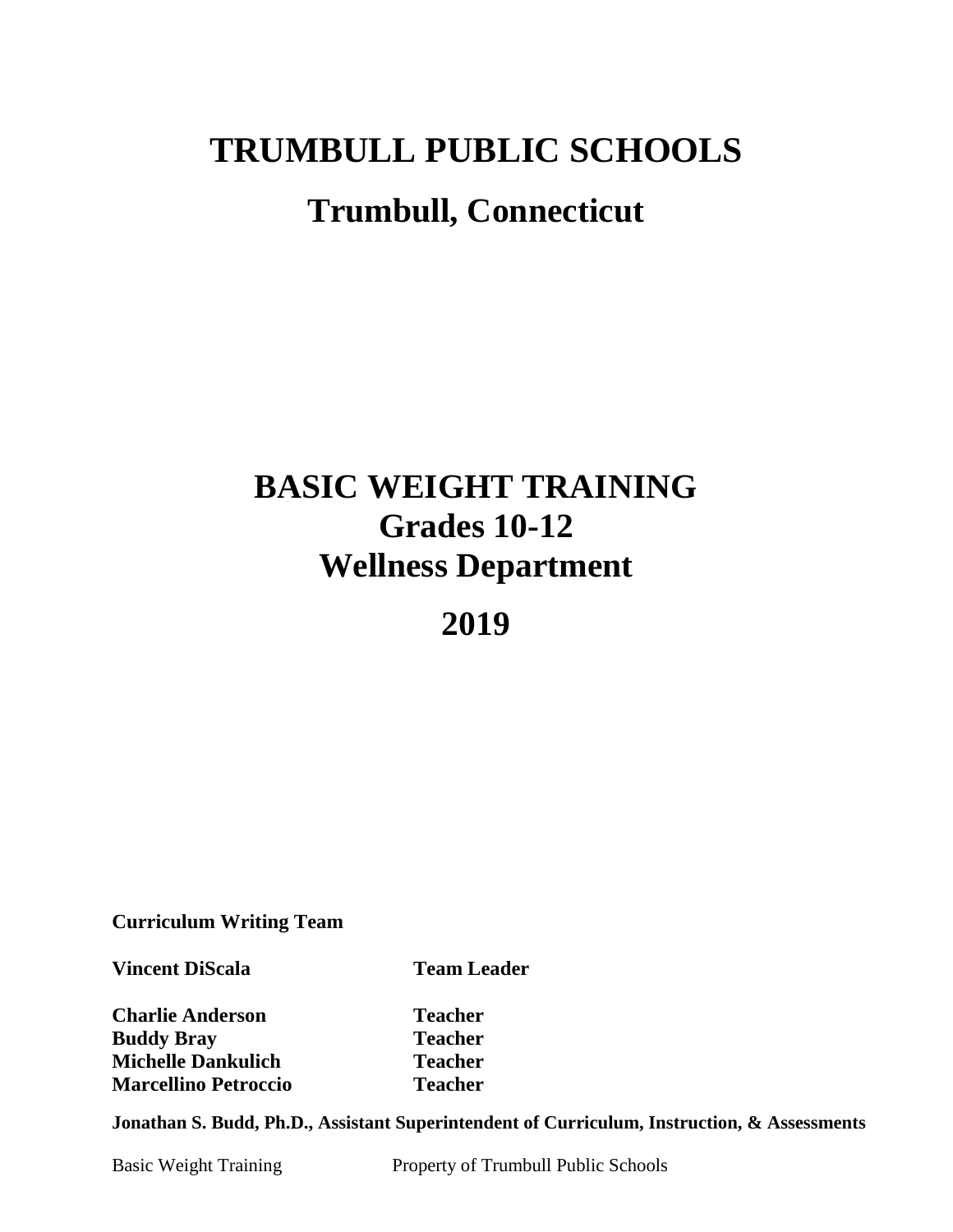#### **Basic Weight Training Grades 10-12 Table of Contents**

The Trumbull Board of Education will continue to take Affirmative Action to ensure that no persons are discriminated against in any of its programs.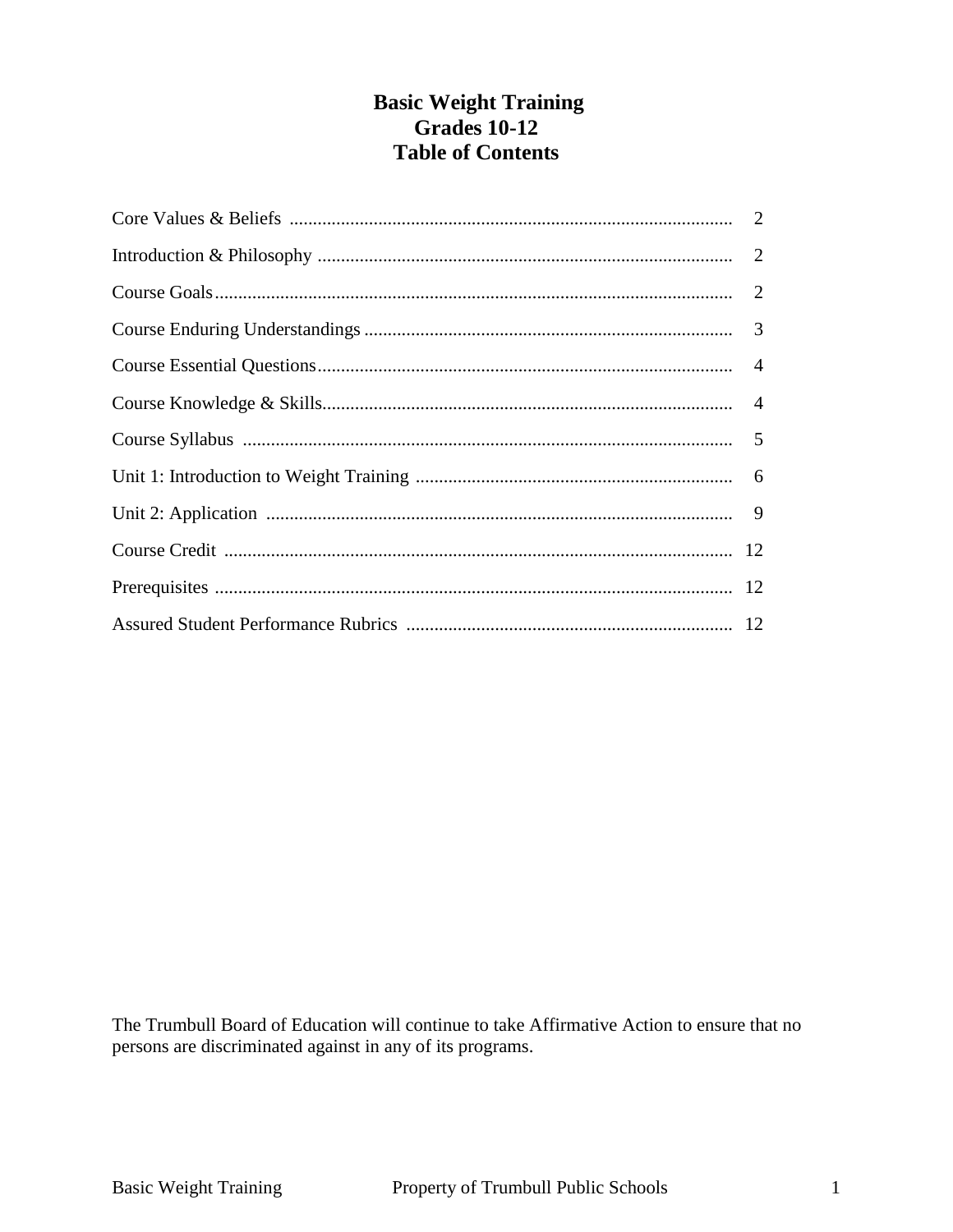#### **CORE VALUES AND BELIEFS**

The Trumbull High School community engages in an environment conducive to learning which believes that all students will **read and write effectively**, therefore communicating in an articulate and coherent manner. All students will participate in activities **that present problemsolving through critical thinking**. Students will use technology as a tool applying it to decision making. We believe that by fostering self-confidence, self-directed and student-centered activities, we will promote **independent thinkers and learners**. We believe **ethical conduct** to be paramount in sustaining the welcoming school climate that we presently enjoy.

Approved 8/26/2011

#### **INTRODUCTION & PHILOSOPHY**

Basic Weight Training is offered to maximize the essential fitness concepts and training methods for lifetime benefits. An elective that supports the core beliefs of the Trumbull High School wellness curriculum, the course is designed to give students an opportunity to develop the basic knowledge and principles of strength training. Students learn how to spot effectively and work out in teams while focusing on individual strength development. The course utilizes updated fitness concepts, while including safety as a major priority.

Basic Weight Training meets every other day for a semester.

## **COURSE GOALS**

The following course goals derive from the 2013 Society of Health and Physical Educators (SHAPE America) Grade-Level Outcomes for K-12 Physical Education.

Standard 1: The physically literate individual demonstrates competency in a variety of motor skills and movement patterns.

S1.H3.L1 Demonstrates competency in 1 or more specialized skills in health-related fitness activities.

Standard 2: The physically literate individual applies knowledge of concepts, principles, strategies, and tactics related to movement and performance.

- S2.H2.L1 Uses movement concepts and principles (e.g., force, motion, rotation) to analyze and improve performance of self and/or others in a selected skill.
- S2.H3.L1 Creates a practice plan to improve performance for a self-selected skill.

Standard 3: The physically literate individual demonstrates the knowledge and skills to achieve and maintain a health-enhancing level of physical activity and fitness.

S3.H7.L1 Demonstrates appropriate technique on resistance-training machines and with free weights.

|  | <b>Basic Weight Training</b> | Property of Trumbull Public Schools |  |
|--|------------------------------|-------------------------------------|--|
|--|------------------------------|-------------------------------------|--|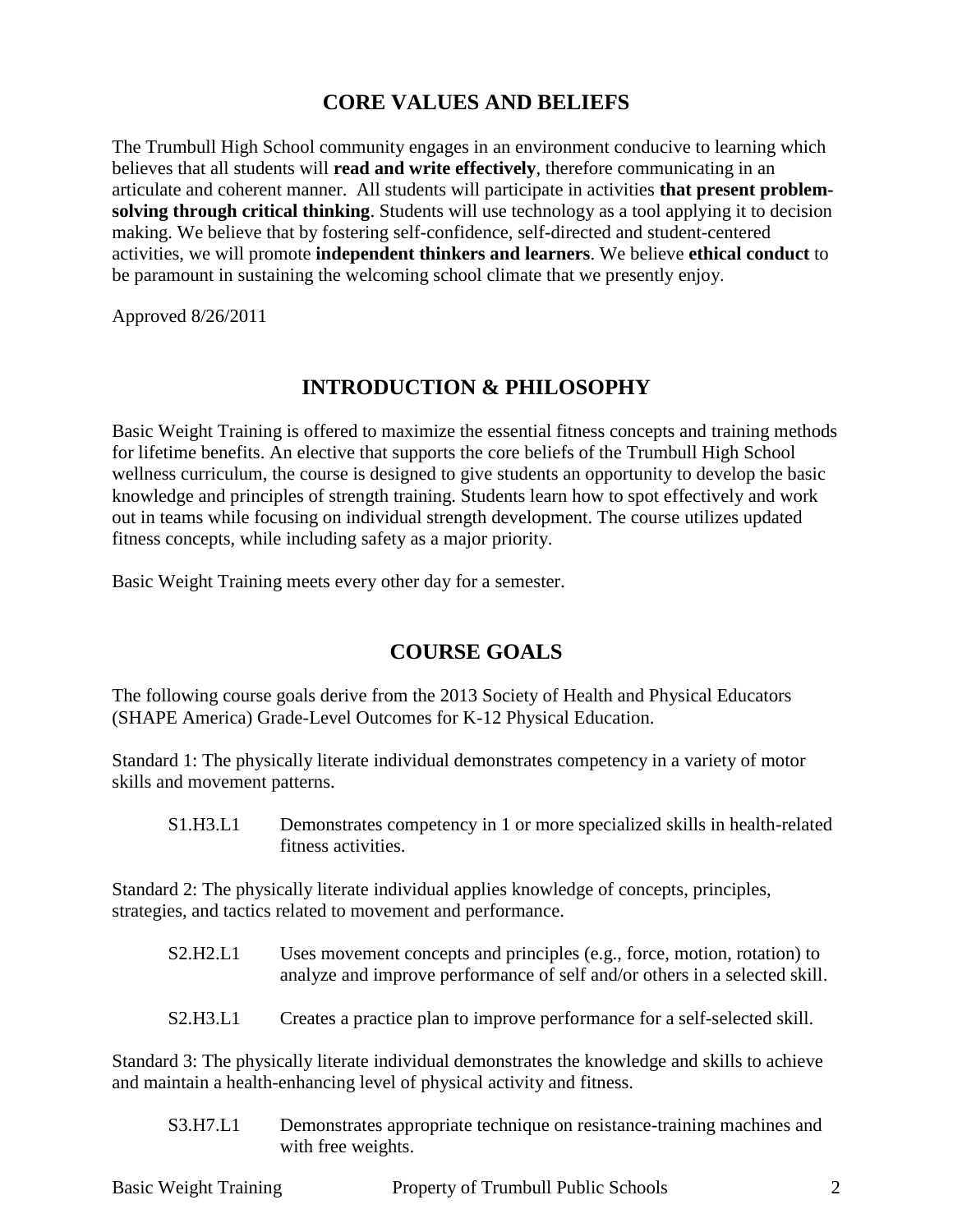| S3.H7.L2                         | Designs and implements a strength and conditioning program that<br>develops balance in opposing muscle groups (agonist/antagonist) and<br>supports a healthy, active lifestyle. |
|----------------------------------|---------------------------------------------------------------------------------------------------------------------------------------------------------------------------------|
| $\alpha \wedge \tau \wedge \tau$ | $\mathbf{r}$ , and $\mathbf{r}$ , and $\mathbf{r}$ , and $\mathbf{r}$ , and $\mathbf{r}$ , and $\mathbf{r}$ , and $\mathbf{r}$                                                  |

- S3.H9.L1 Identifies types of strength exercises (isometric, concentric, eccentric) and stretching exercises (static, proprioceptive neuromuscular facilitation (PNF), dynamic) for personal fitness development (e.g., strength, endurance, range of motion).
- S3.H10.L1 Calculates target heart rate and applies that information to personal fitness plan.

Standard 4: The physically literate individual exhibits responsible personal and social behavior that respects self and others.

| S4.H2.L1 | Exhibits proper etiquette, respect for others, and teamwork while engaging<br>in physical activity and/or social dance.                                                                                            |
|----------|--------------------------------------------------------------------------------------------------------------------------------------------------------------------------------------------------------------------|
| S4.H3.L1 | Uses communication skills and strategies that promote team or group<br>dynamics.                                                                                                                                   |
| S4.H5.L1 | Applies best practices for participating safely in physical activity,<br>exercise, and dance (e.g., injury prevention, proper alignment, hydration,<br>use of equipment, implementation of rules, sun protection). |

Standard 5: The physically literate individual recognizes the value of physical activity for health, enjoyment, challenge, self-expression, and/or social interaction.

- S5.H1.L1 Analyzes the health benefits of a self-selected physical activity.
- S5.H2.L2 Choose an appropriate level of challenge to experience success and desire to participate in a self-selected physical activity.

## **COURSE ENDURING UNDERSTANDINGS**

Students will understand that . . .

- basic weight training principles are an important part of being a physically literate individual.
- safety and weight room etiquette are crucial components of weight training.
- physically literate individuals exhibit responsible personal and social behavior.
- participating in ongoing strength training and conditioning promotes healthy balance of overall fitness.
- proper use of techniques and skills maximizes the effects of one's personal training program.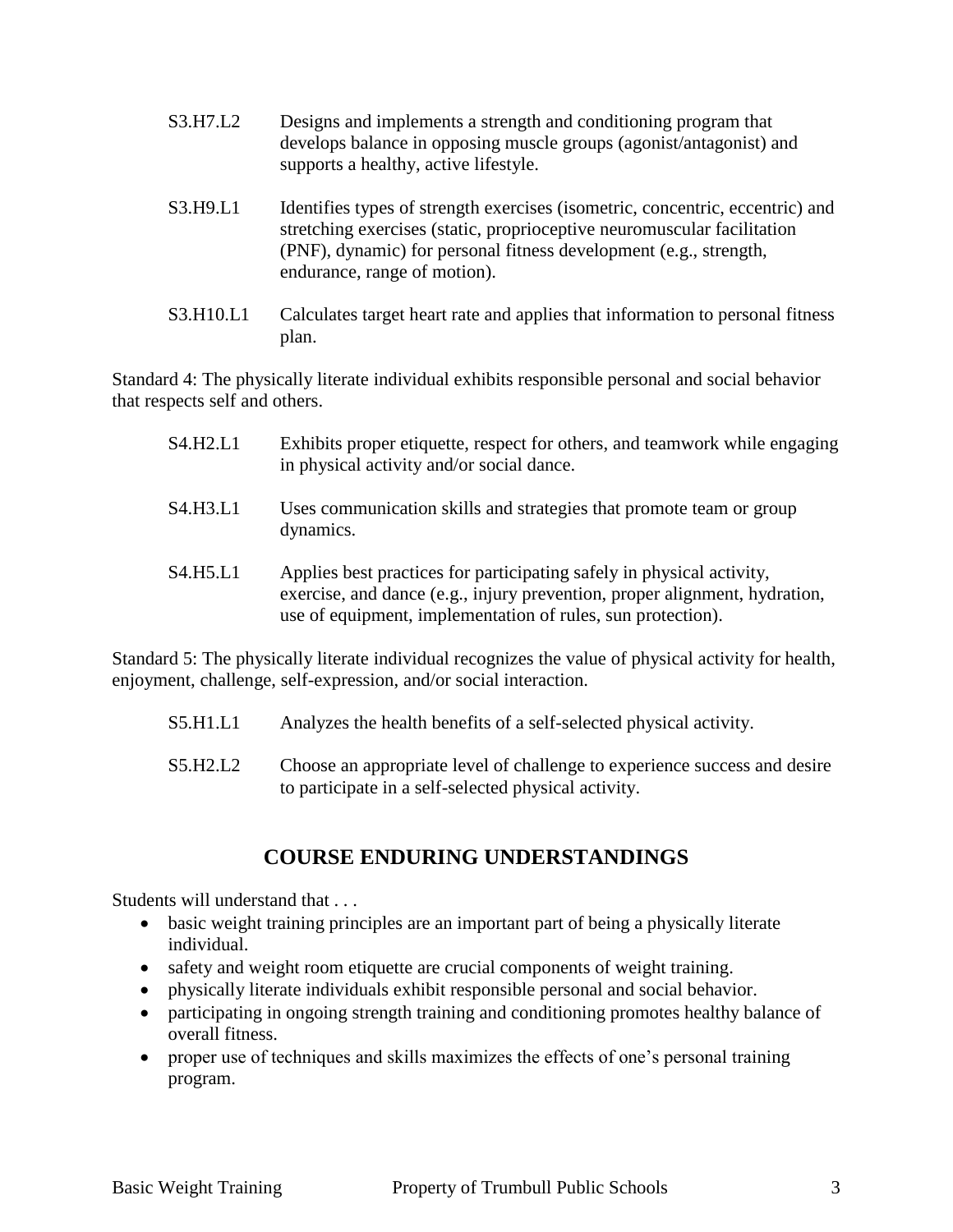## **COURSE ESSENTIAL QUESTIONS**

- How can I learn weight training techniques and apply them through physical activity to increase my overall wellness throughout my life?
- How does one design an effective strength and conditioning program to increase functional muscular strength?
- How do the various lifts, spotting techniques, and safe use of weight lifting equipment decrease the likelihood of injury?

#### **COURSE KNOWLEDGE & SKILLS**

Students will know . . .

- weight room safety and lifting and spotting fundamentals.
- types of warm-ups, including dynamic and isometric concepts.
- the location and development of the major muscles of the body.
- key principles, methods, and terminology of weight training.

Students will be able to . . .

- perform multiple exercises safely and properly.
- develop individualized workout plans.
- develop a weight training SMART goal.
- perform spotting techniques proficiently.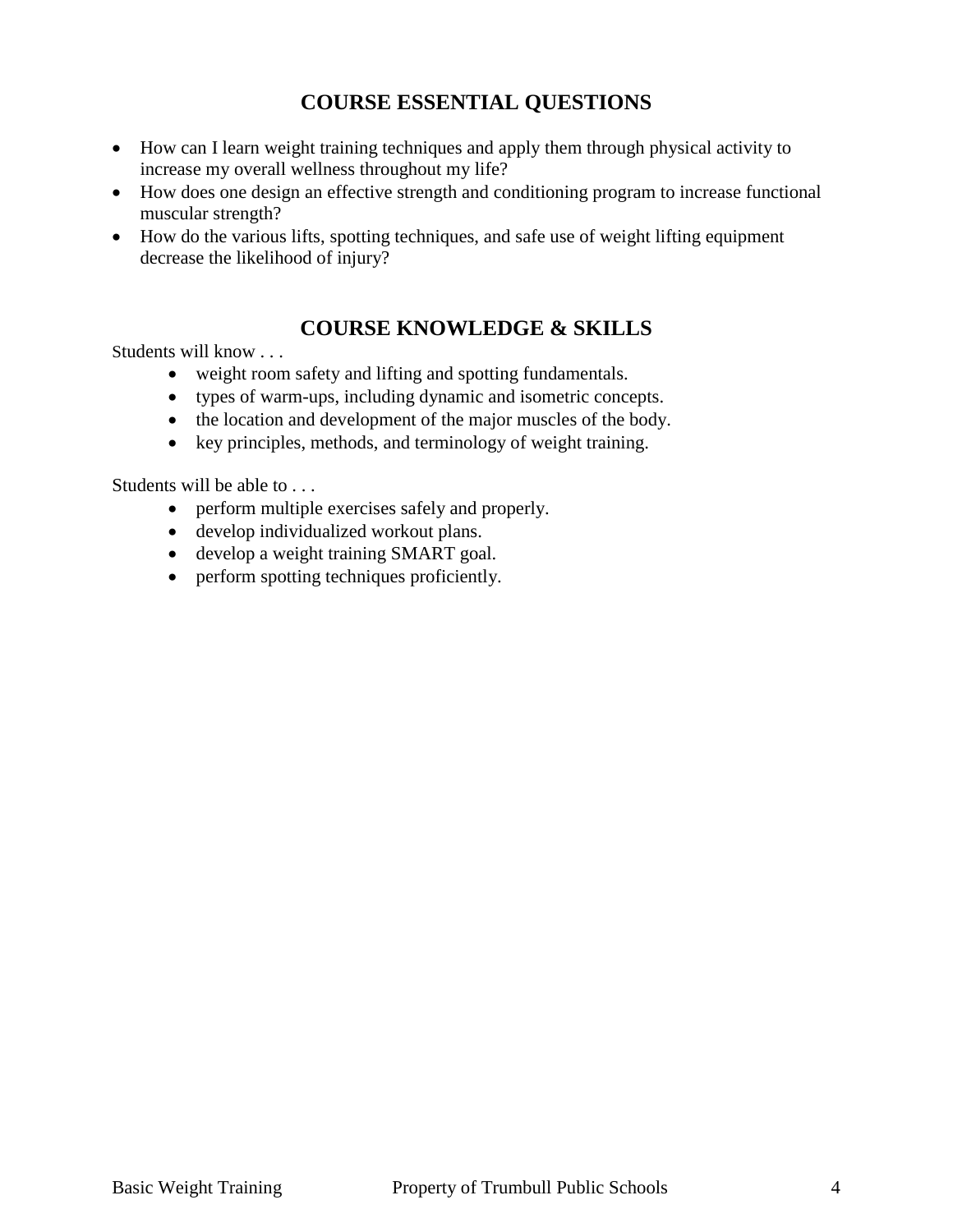#### **COURSE SYLLABUS**

#### **Course Name**

Basic Weight Training

#### **Level**

Non-leveled

#### **Prerequisites**

None

#### **Materials Required**

None

#### **General Description of the Course**

This course will give students an opportunity to develop strength and muscle tone. Students learn how to spot effectively and work out in teams while focusing on individual strength development. Free weights and exercise machines will be utilized along with proper fundamentals of effective weight training. Safety is a constant, and cooperation and respect are essential to provide safe instruction.

#### **Assured Assessments**

Formative Assessments:

Formative assessments can include, but are not limited to:

- Form completion checklist (Unit 1)
- Safety rubric (Unit 1)
- Workout form (Google Forms) (Units 1, 2)
- Google quiz related to unit concepts (Units  $1, 2$ )
- SMART goal (Unit 2)

Summative Assessments:

• Physical participation (Units  $1, 2$ )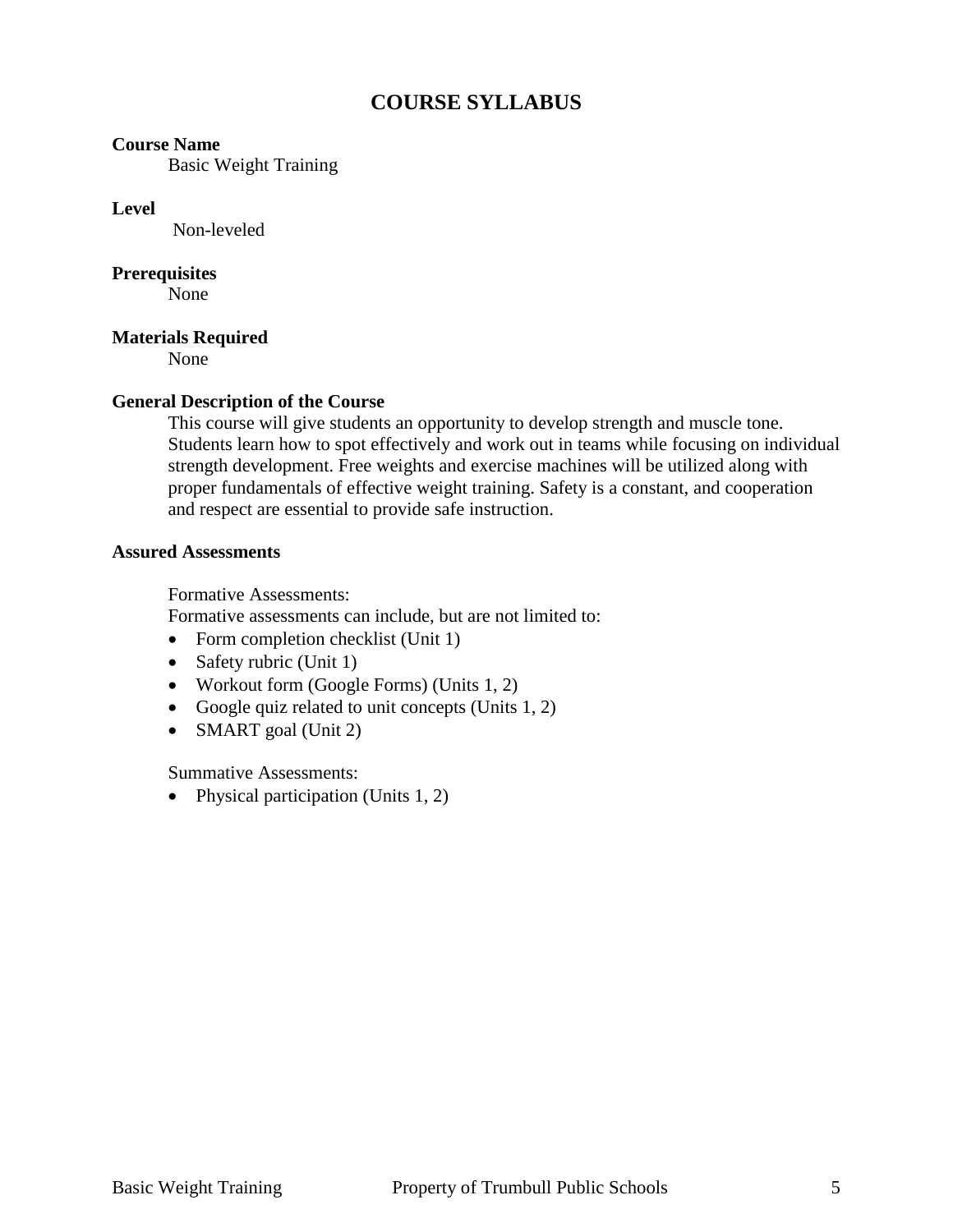#### **UNIT 1 Introduction to Weight Training**

#### **Unit Goals**

Linked to the 2013 Society of Health and Physical Educators (SHAPE America) Grade-Level Outcomes for K-12 Physical Education, by the completion of this unit, students will:

- S1.H3.L1 Demonstrate competency in 1 or more specialized skills in health-related fitness activities.
- S2.H2.L1 Use movement concepts and principles (e.g., force, motion, rotation) to analyze and improve performance of self and/or others in a selected skill.
- S3.H7.L1 Demonstrate appropriate technique on resistance-training machines and with free weights.
- S3.H9.L1 Identify types of strength exercises (isometric, concentric, eccentric) and stretching exercises (static, proprioceptive neuromuscular facilitation (PNF), dynamic) for personal fitness development (e.g., strength, endurance, range of motion).
- S4.H2.L1 Exhibit proper etiquette, respect for others, and teamwork while engaging in physical activity and/or social dance.
- S4.H3.L1 Use communication skills and strategies that promote team or group dynamics.
- S4.H5.L1 Apply best practices for participating safely in physical activity, exercise, and dance (e.g., injury prevention, proper alignment, hydration, use of equipment, implementation of rules, sun protection).
- S5.H2.L2 Choose an appropriate level of challenge to experience success and desire to participate in a self-selected physical activity.

#### **Unit Essential Questions**

- What is the importance of spotting?
- What are the four basic lifts, and what muscle groups do they develop?
- How does one develop muscle through training?
- What are some of the ways to maintain a safe weight room environment?
- What are some of the key elements to maintain weight room etiquette?
- What are opposing lifts, and how do they fit into a workout plan?

#### **Scope and Sequence**

- Introduction
- Safety
	- o Attire
	- o Spotting introduction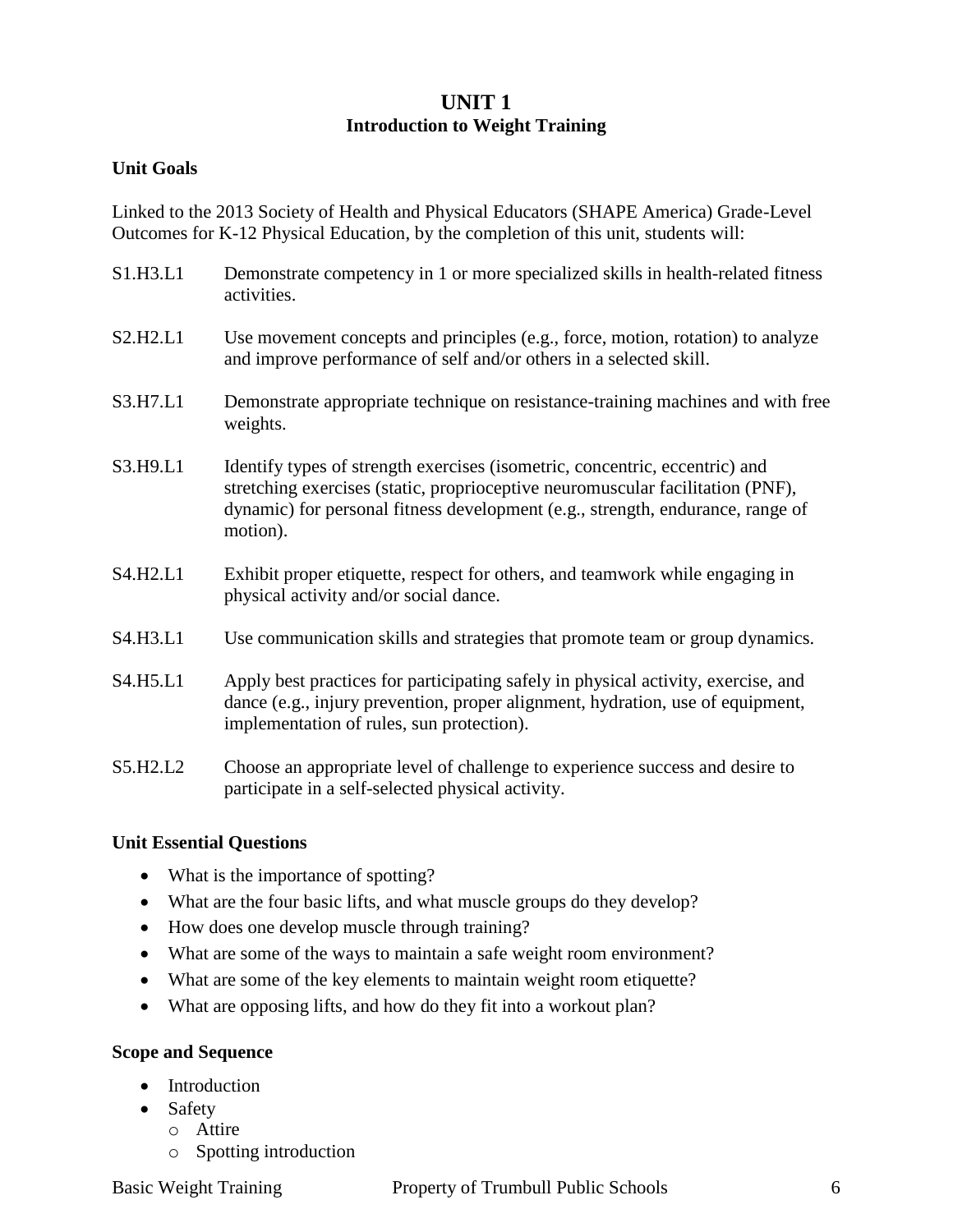- o Technique/form
- o Equipment use
- Warm-ups
	- o Dynamic vs. isometric
- Weight room etiquette
	- o Clean-up
	- o Re-racking weights
	- o Rules
	- o Hygiene
	- o Spatial awareness
- Spotting fundamentals
	- o Body positioning
	- o Hand placement
- Weight training terminology
	- o Introduction to commonly-used terms
- Target heart rate
	- o Zone
	- o Target vs. max
- Lifting fundamentals
	- o Push
	- o Pull
	- o Lift
	- o Major muscle groups

#### **Assured Assessments**

Formative Assessment:

- Form completion checklist
- Safety rubric
- Workout form (Google Forms)
- Google quiz related to unit concepts

Summative Assessment:

• Physical participation

#### **Resources**

Supplemental

- "Circuit Training vs. Interval Training." Howcast Health & Wellness, [https://www.howcast.com/videos/503992-circuit-training-vs-interval-training-gym](https://www.howcast.com/videos/503992-circuit-training-vs-interval-training-gym-workout)[workout.](https://www.howcast.com/videos/503992-circuit-training-vs-interval-training-gym-workout) Accessed June 17, 2019. Web.
- Corbin, Charles B., Guy C. Le Masurier, and Karen E. McConnell. *Fitness for Life*. 6<sup>th</sup> ed. Champaign, IL: Human Kinetics, 2014. Print.
- "Home Back Workout for Men." Howcast Health & Wellness, [https://www.howcast.com/guides/878-home-back-workout-for-men.](https://www.howcast.com/guides/878-home-back-workout-for-men) Accessed June 17, 2019. Web.
- "How to Do a Chest Workout at the Gym." Howcast Health & Wellness, [https://www.howcast.com/videos/503964-how-to-do-a-chest-workout-gym-workout.](https://www.howcast.com/videos/503964-how-to-do-a-chest-workout-gym-workout) Accessed June 17, 2019. Web.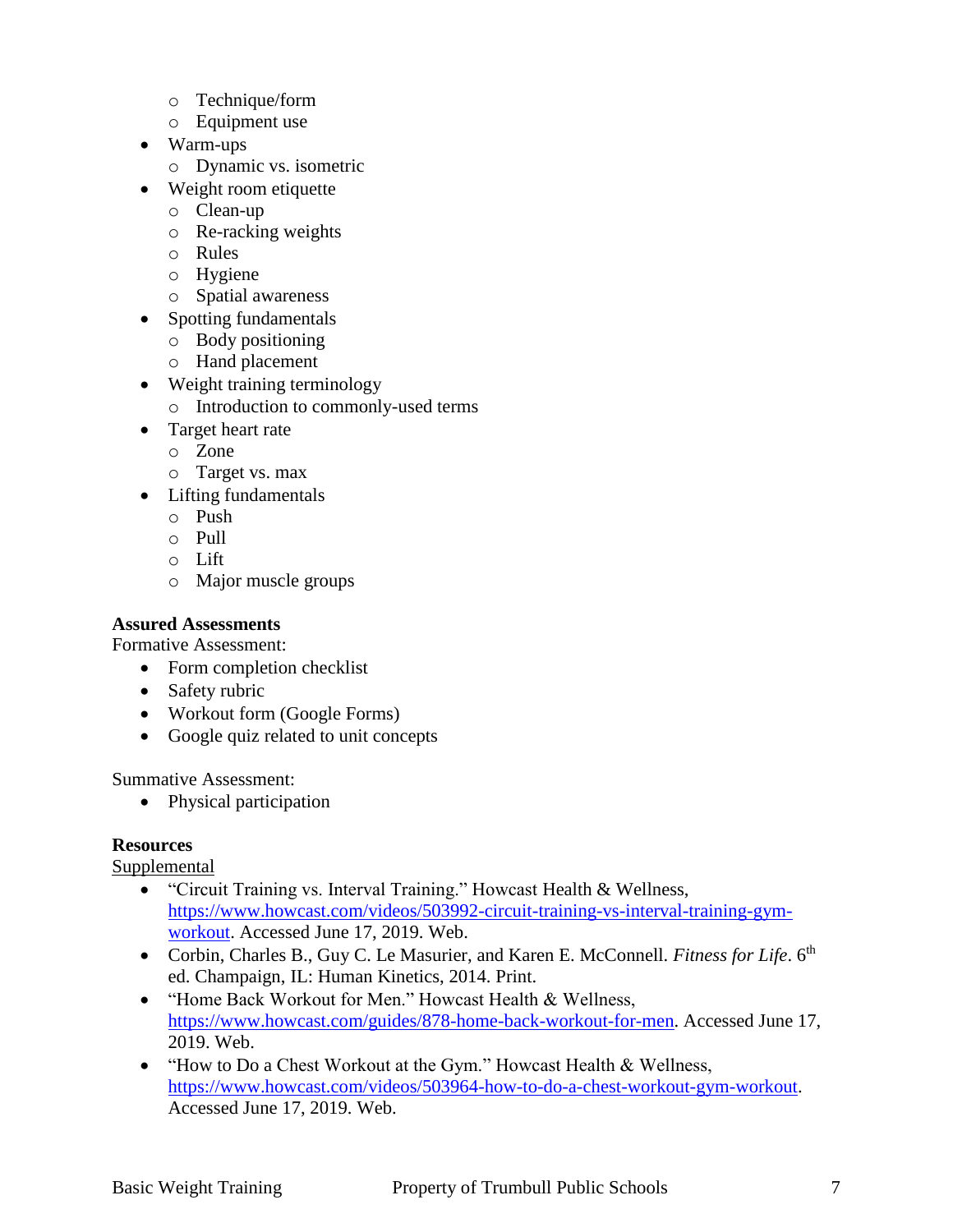- "How to Work Out at the Gym." Howcast Health & Wellness, [https://www.howcast.com/guides/897-how-to-work-out-at-the-gym.](https://www.howcast.com/guides/897-how-to-work-out-at-the-gym) Accessed June 17, 2019. Web.
- Howcast Health & Wellness, [https://www.howcast.com/guides/6-health.](https://www.howcast.com/guides/6-health) Accessed June 17, 2019. Web.
- "A Weekly Gym Routine for Beginners (with Videos)." [https://www.theo.fit/blog/beginnerlift.](https://www.theo.fit/blog/beginnerlift) Accessed June 17, 2019. Web.
- "What Is a Compound Set in a Gym Workout?" Howcast Health & Wellness, [https://www.howcast.com/videos/503997-what-is-a-compound-set-gym-workout.](https://www.howcast.com/videos/503997-what-is-a-compound-set-gym-workout) Accessed June 17, 2019. Web.
- "What Is a Drop Set in a Gym Workout?" Howcast Health & Wellness, [https://www.howcast.com/videos/503998-what-is-a-drop-set-gym-workout.](https://www.howcast.com/videos/503998-what-is-a-drop-set-gym-workout) Accessed June 17, 2019. Web.
- "What Is a Set in a Gym Workout?" Howcast Health & Wellness, [https://www.howcast.com/videos/503995-what-is-a-set-gym-workout.](https://www.howcast.com/videos/503995-what-is-a-set-gym-workout) Accessed June 17, 2019. Web.
- "What Is a Super Set in a Gym Workout?" Howcast Health & Wellness, [https://www.howcast.com/videos/503996-what-is-a-super-set-gym-workout.](https://www.howcast.com/videos/503996-what-is-a-super-set-gym-workout) Accessed June 17, 2019. Web.

#### **Time Allotment**

• Approximately 14 classes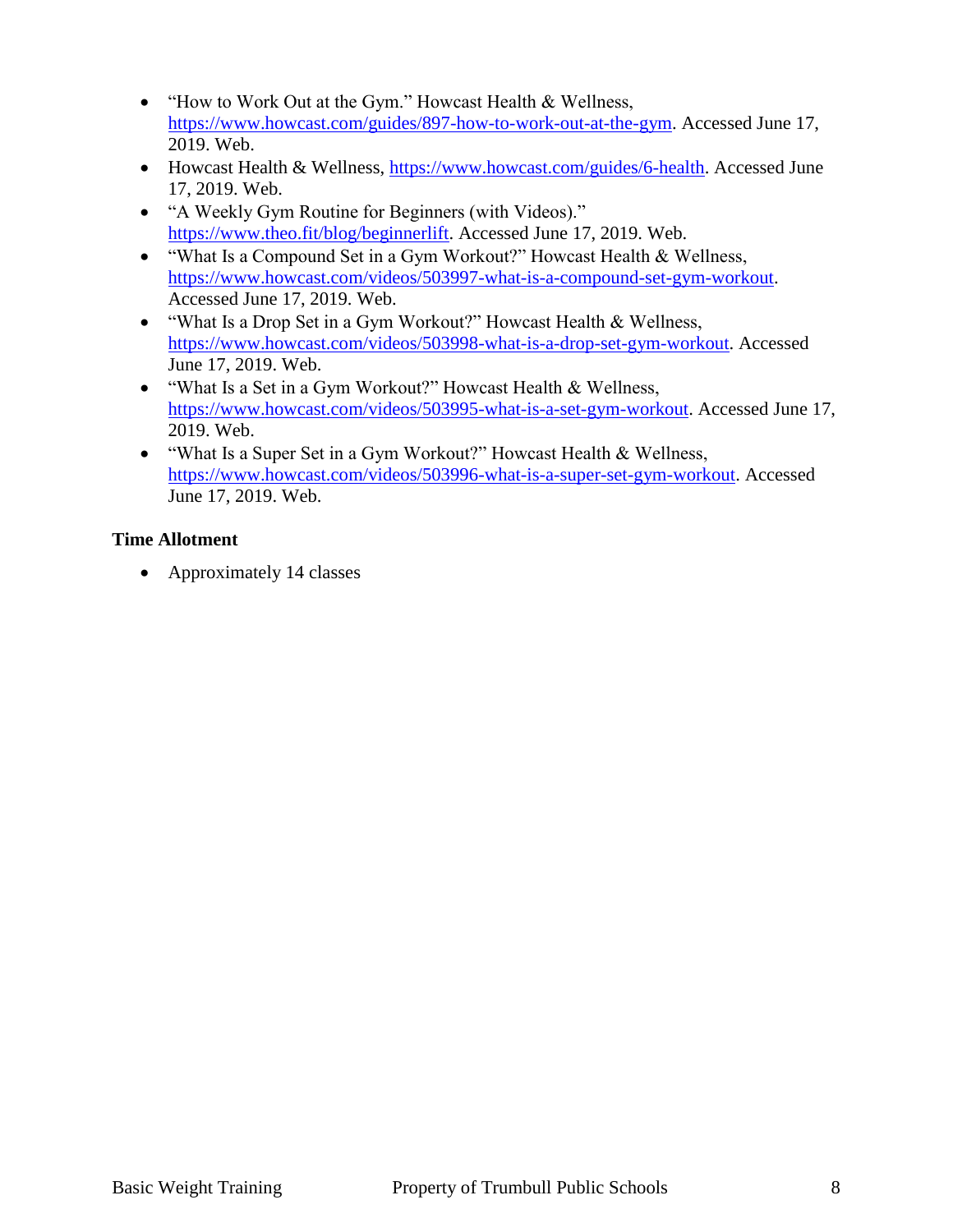#### **UNIT 2 Application**

#### **Unit Goals**

Linked to the 2013 Society of Health and Physical Educators (SHAPE America) Grade-Level Outcomes for K-12 Physical Education, by the completion of this unit, students will:

| S1.H3.L1  | Demonstrate competency in 1 or more specialized skills in health-related fitness<br>activities.                                                                                                                                                             |
|-----------|-------------------------------------------------------------------------------------------------------------------------------------------------------------------------------------------------------------------------------------------------------------|
| S2.H3.L1  | Create a practice plan to improve performance for a self-selected skill.                                                                                                                                                                                    |
| S3.H7.L1  | Demonstrate appropriate technique on resistance-training machines and with free<br>weights.                                                                                                                                                                 |
| S3.H7.L2  | Design and implement a strength and conditioning program that develops balance<br>in opposing muscle groups (agonist/antagonist) and supports a healthy, active<br>lifestyle.                                                                               |
| S3.H9.L1  | Identify types of strength exercises (isometric, concentric, eccentric) and<br>stretching exercises (static, proprioceptive neuromuscular facilitation (PNF),<br>dynamic) for personal fitness development (e.g., strength, endurance, range of<br>motion). |
| S3.H10.L1 | Calculate target heart rate and applies that information to personal fitness plan.                                                                                                                                                                          |
| S4.H3.L1  | Use communication skills and strategies that promote team or group dynamics.                                                                                                                                                                                |
| S4.H5.L1  | Apply best practices for participating safely in physical activity, exercise, and<br>dance (e.g., injury prevention, proper alignment, hydration, use of equipment,<br>implementation of rules, sun protection).                                            |
| S5.H1.L1  | Analyze the health benefits of a self-selected physical activity.                                                                                                                                                                                           |
| S5.H2.L2  | Choose an appropriate level of challenge to experience success and desire to<br>participate in a self-selected physical activity.                                                                                                                           |

#### **Unit Essential Questions**

- Why is proper nutrition an essential component to my training?
- What is the importance of developing a workout plan?
- How can I use the principles of training to optimize my results?

#### **Scope and Sequence**

- Exercises to develop primary muscles
	- o Alternative exercises
- Principles of training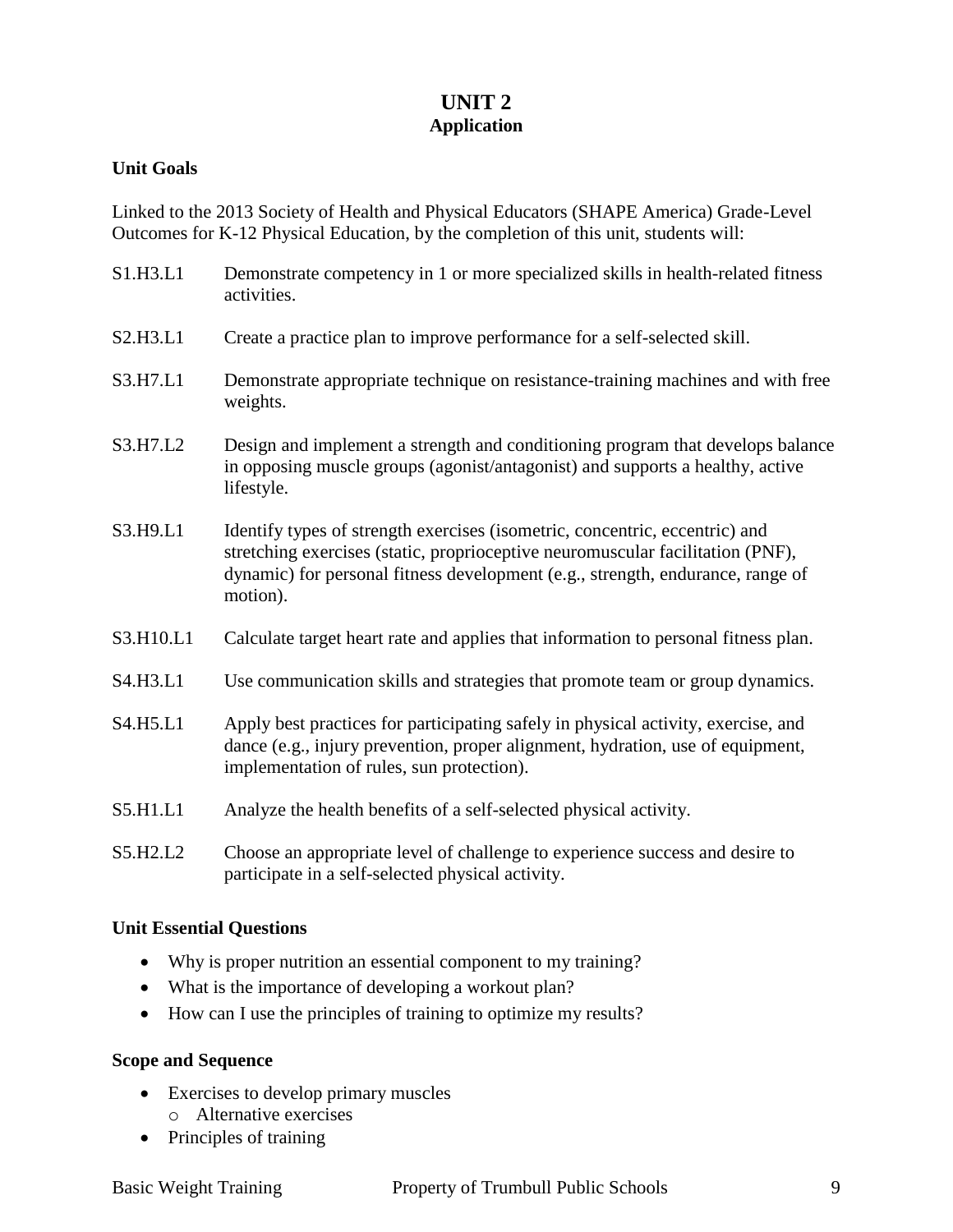- $\circ$  F.I.T.T.
- o Principles of training (specificity, progression, overload)
- o Training concepts
	- **HIIT**
	- **LISS**
	- $\blacksquare$  Finding max lifts for specific lifts
	- Super setting
- Nutrition
	- o Avoiding low-nutrition products
	- o Balanced diet
	- o Eating towards your goal
- Application
	- o Developing SMART weight training goals
	- o Developing a workout plan
	- o Participation in workouts
- Evaluating progress
	- o Assessing progress
	- o Review of SMART goals

#### **Assured Assessments**

Formative Assessment:

- Workout form (Google Forms)
- SMART goal
- Google quiz related to unit concepts

Summative Assessment:

• Physical participation

#### **Resources**

Supplemental

- "Circuit Training vs. Interval Training." Howcast Health & Wellness, [https://www.howcast.com/videos/503992-circuit-training-vs-interval-training-gym](https://www.howcast.com/videos/503992-circuit-training-vs-interval-training-gym-workout)[workout.](https://www.howcast.com/videos/503992-circuit-training-vs-interval-training-gym-workout) Accessed June 17, 2019. Web.
- Corbin, Charles B., Guy C. Le Masurier, and Karen E. McConnell. *Fitness for Life*. 6<sup>th</sup> ed. Champaign, IL: Human Kinetics, 2014. Print.
- "Home Back Workout for Men." Howcast Health & Wellness, [https://www.howcast.com/guides/878-home-back-workout-for-men.](https://www.howcast.com/guides/878-home-back-workout-for-men) Accessed June 17, 2019. Web.
- "How to Do a Chest Workout at the Gym." Howcast Health & Wellness, [https://www.howcast.com/videos/503964-how-to-do-a-chest-workout-gym-workout.](https://www.howcast.com/videos/503964-how-to-do-a-chest-workout-gym-workout) Accessed June 17, 2019. Web.
- "How to Work Out at the Gym." Howcast Health & Wellness, [https://www.howcast.com/guides/897-how-to-work-out-at-the-gym.](https://www.howcast.com/guides/897-how-to-work-out-at-the-gym) Accessed June 17, 2019. Web.
- Howcast Health & Wellness, [https://www.howcast.com/guides/6-health.](https://www.howcast.com/guides/6-health) Accessed June 17, 2019. Web.
- "A Weekly Gym Routine for Beginners (with Videos)." [https://www.theo.fit/blog/beginnerlift.](https://www.theo.fit/blog/beginnerlift) Accessed June 17, 2019. Web.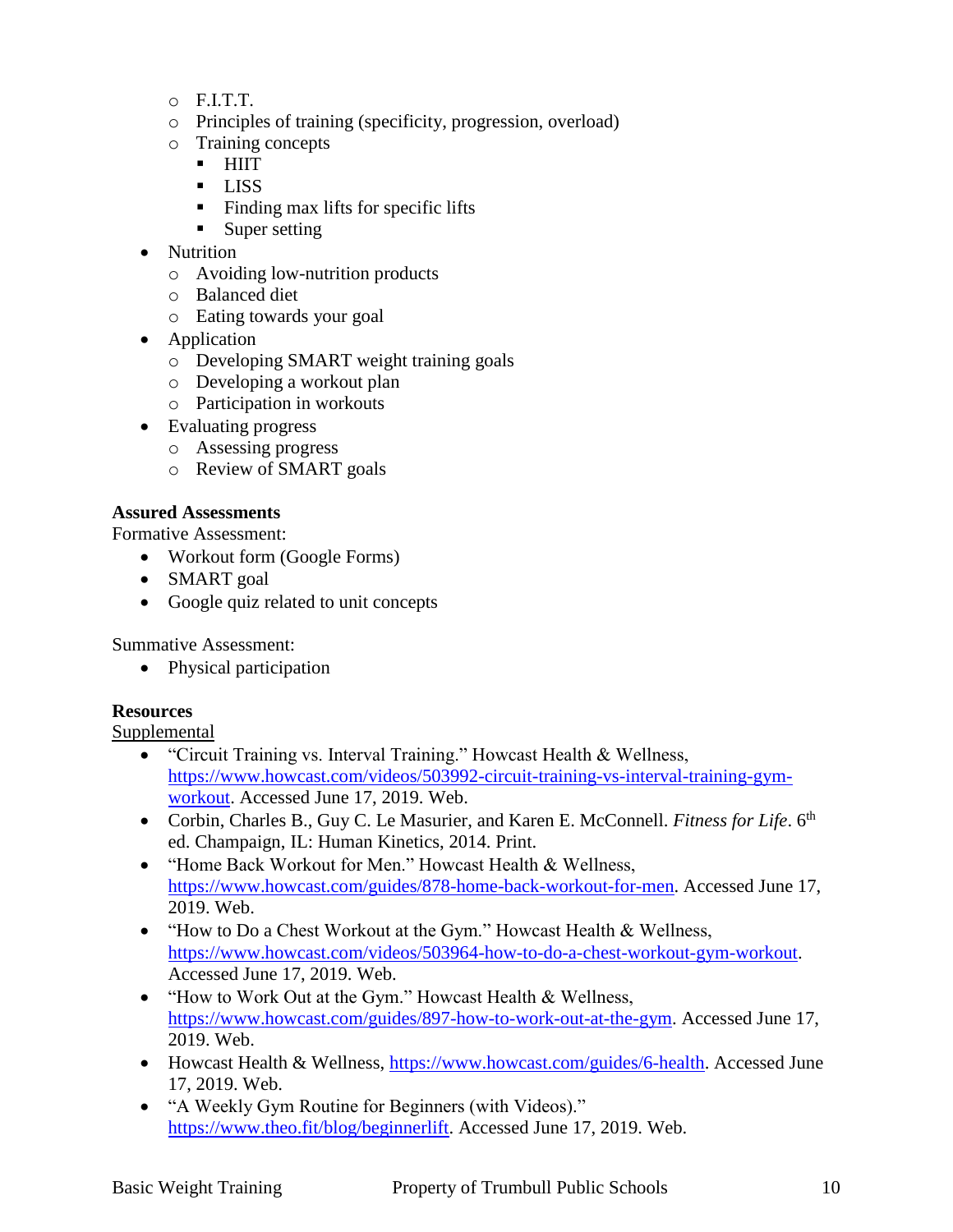- "What Is a Compound Set in a Gym Workout?" Howcast Health & Wellness, [https://www.howcast.com/videos/503997-what-is-a-compound-set-gym-workout.](https://www.howcast.com/videos/503997-what-is-a-compound-set-gym-workout) Accessed June 17, 2019. Web.
- "What Is a Drop Set in a Gym Workout?" Howcast Health & Wellness, [https://www.howcast.com/videos/503998-what-is-a-drop-set-gym-workout.](https://www.howcast.com/videos/503998-what-is-a-drop-set-gym-workout) Accessed June 17, 2019. Web.
- "What Is a Set in a Gym Workout?" Howcast Health & Wellness, [https://www.howcast.com/videos/503995-what-is-a-set-gym-workout.](https://www.howcast.com/videos/503995-what-is-a-set-gym-workout) Accessed June 17, 2019. Web.
- "What Is a Super Set in a Gym Workout?" Howcast Health & Wellness, [https://www.howcast.com/videos/503996-what-is-a-super-set-gym-workout.](https://www.howcast.com/videos/503996-what-is-a-super-set-gym-workout) Accessed June 17, 2019. Web.

#### **Time Allotment**

• Approximately 30 classes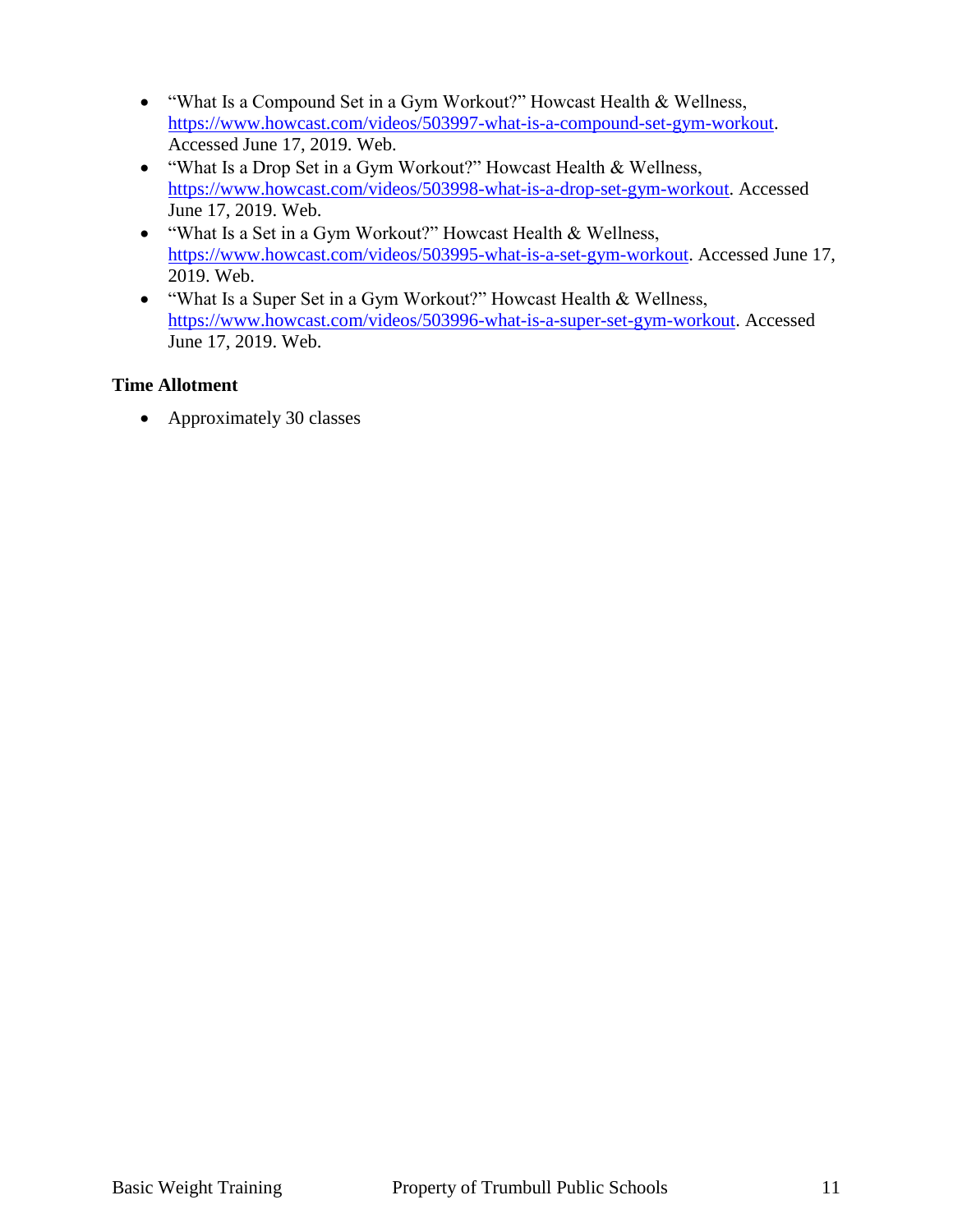#### **COURSE CREDIT**

.25 credit in Wellness One class period every other day for a semester

### **PREREQUISITES**

None.

#### **ASSURED STUDENT PERFORMANCE RUBRICS**

- Trumbull High School School-Wide Problem-Solving Rubric (attached)
- Trumbull High School School-Wide Social & Civic Expectations Rubric (attached)
- Trumbull High School School-Wide Independent Learning and Thinking Rubric (attached)
- Trumbull High School Basic Weight Training Participation Rubric (attached)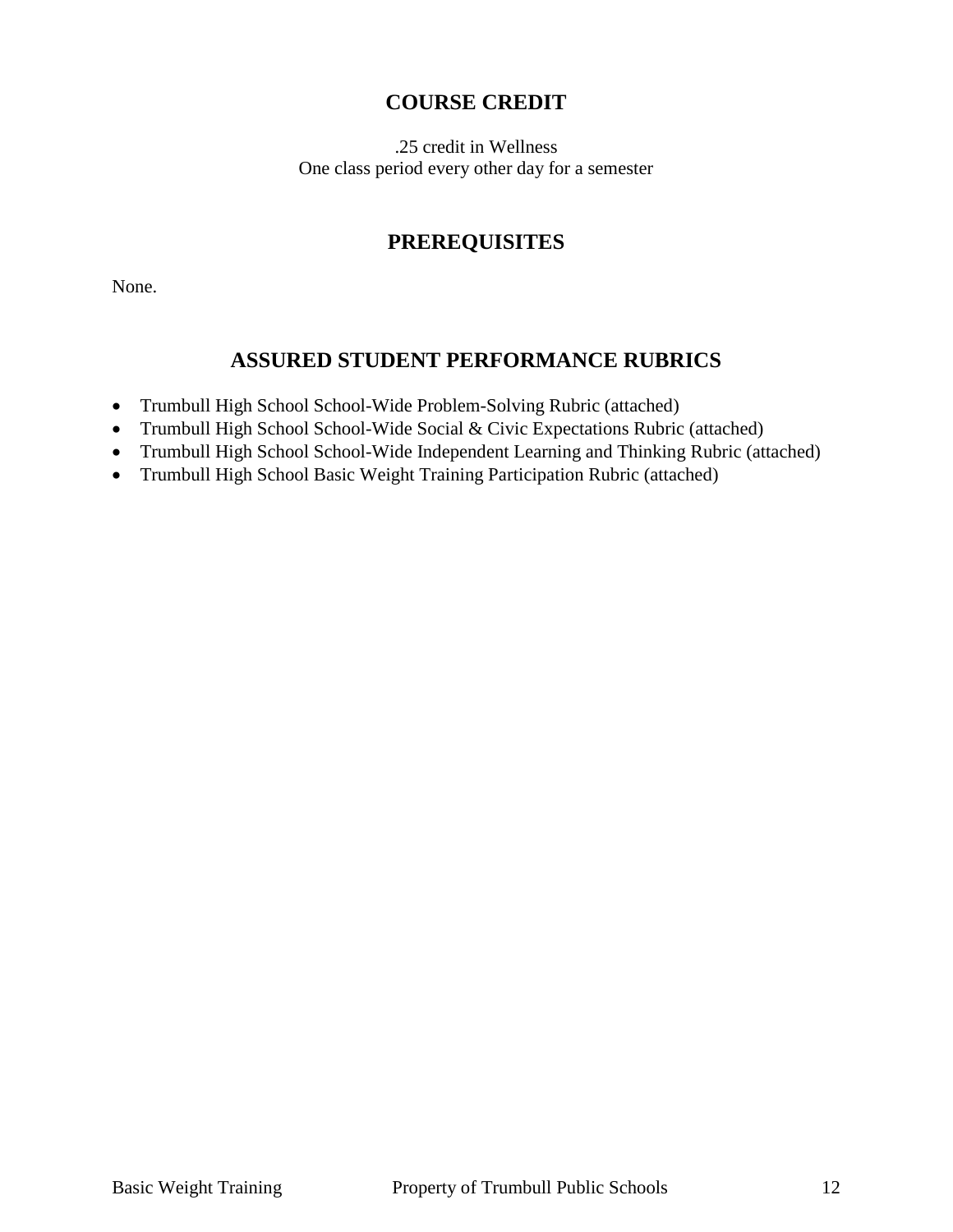| Category/<br>Weight                                                         | <b>Exemplary</b>                                                                                                                                                          | Goal<br>3                                                                                                                                                                                      | <b>Working Toward</b><br>Goal<br>$\overline{c}$                                                                                                                  | <b>Needs Support</b><br>$1 - 0$                                                                                                                                                |
|-----------------------------------------------------------------------------|---------------------------------------------------------------------------------------------------------------------------------------------------------------------------|------------------------------------------------------------------------------------------------------------------------------------------------------------------------------------------------|------------------------------------------------------------------------------------------------------------------------------------------------------------------|--------------------------------------------------------------------------------------------------------------------------------------------------------------------------------|
| Understanding<br>$X \sim$                                                   | • Student demonstrates<br>clear understanding of<br>the problem and the<br>complexities of the<br>task                                                                    | • Student demonstrates<br>sufficient<br>understanding of the<br>problem and most of<br>the complexities of<br>the task                                                                         | • Student demonstrates<br>some understanding<br>of the problem but<br>requires assistance to<br>complete the task                                                | • Student demonstrates<br>limited or no<br>understanding of the<br>fundamental problem<br>after assistance with<br>the task                                                    |
| Research<br>$X \sim$                                                        | • Student gathers<br>compelling<br>information from<br>multiple sources<br>including digital, print,<br>and interpersonal                                                 | • Student gathers<br>sufficient<br>information from<br>multiple sources<br>including digital,<br>print, and<br>interpersonal                                                                   | • Student gathers some<br>information from<br>few sources<br>including digital,<br>print, and<br>interpersonal                                                   | • Student gathers<br>limited or no<br>information                                                                                                                              |
| Reasoning and<br>Strategies<br>$X$ <sub>___________</sub>                   | • Student demonstrates<br>strong critical thinking<br>skills to develop a<br>comprehensive plan<br>integrating multiple<br>strategies                                     | • Student demonstrates<br>sufficient critical<br>thinking skills to<br>develop a cohesive<br>plan integrating<br>strategies                                                                    | • Student<br>demonstrates some<br>critical thinking<br>skills to develop a<br>plan integrating<br>some strategies                                                | • Student demonstrates<br>limited or no critical<br>thinking skills and no<br>plan                                                                                             |
| <b>Final Product</b><br>and/or<br>Presentation<br>$X$ <sub>__________</sub> | • Solution shows deep<br>understanding of the<br>problem and its<br>components<br>• Solution shows<br>extensive use of 21 <sup>st</sup> -<br>century technology<br>skills | • Solution shows<br>sufficient<br>understanding of the<br>problem and its<br>components<br>Solution shows<br>$\bullet$<br>sufficient use of 21 <sup>st</sup> -<br>century technology<br>skills | • Solution shows some<br>understanding of the<br>problem and its<br>components<br>• Solution shows some<br>use of 21 <sup>st</sup> -century<br>technology skills | • Solution shows<br>limited or no<br>understanding of the<br>problem and its<br>components<br>• Solution shows<br>limited or no use of<br>$21st$ -century<br>technology skills |

## **Trumbull High School School-Wide Problem-Solving Rubric**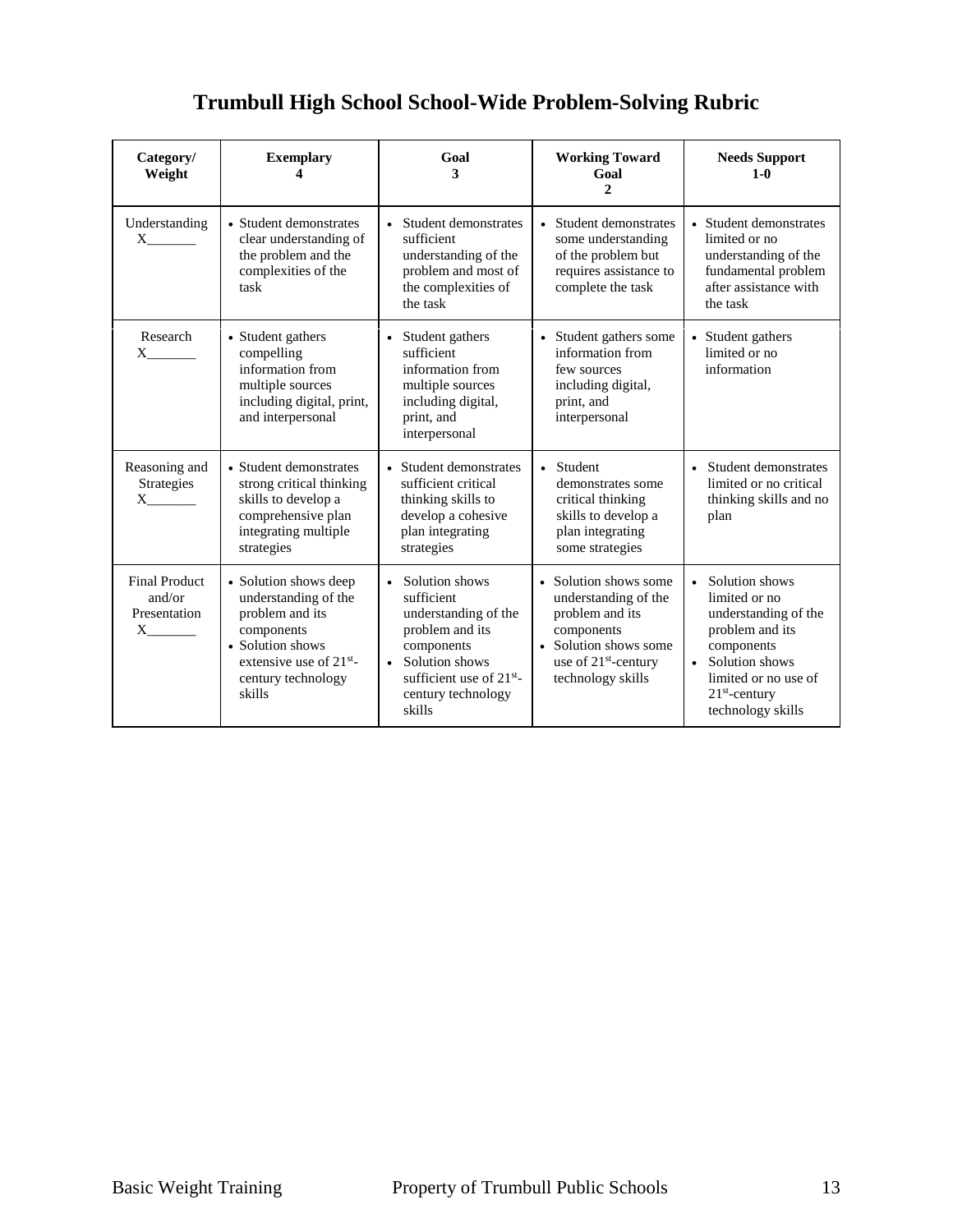## **Trumbull High School School-Wide Social & Civic Expectations Rubric**

| Category/<br>Weight                                                                                                                                                                                                                                                                                                           | <b>Exemplary</b>                                                                                                                                                     | Goal<br>3                                                                                                                                                           | <b>Working Toward Goal</b>                                                                                                                                   | <b>Needs Support</b><br>$1-0$                                                                                                                                              |
|-------------------------------------------------------------------------------------------------------------------------------------------------------------------------------------------------------------------------------------------------------------------------------------------------------------------------------|----------------------------------------------------------------------------------------------------------------------------------------------------------------------|---------------------------------------------------------------------------------------------------------------------------------------------------------------------|--------------------------------------------------------------------------------------------------------------------------------------------------------------|----------------------------------------------------------------------------------------------------------------------------------------------------------------------------|
| Responsibility<br>for Self                                                                                                                                                                                                                                                                                                    | • Highly self-directed<br>• Consistently displays<br>ethical conduct in the<br>classroom and on<br>campus                                                            | • Self-directed<br>Displays ethical<br>conduct in the<br>classroom and on<br>campus                                                                                 | • Occasionally self-<br>directed<br>• At times displays<br>ethical conduct in the<br>classroom and on<br>campus                                              | • Rarely self-directed<br>• Seldom displays<br>ethical conduct in the<br>classroom and on<br>campus                                                                        |
| Respects<br><b>Others</b><br>$X \qquad \qquad$                                                                                                                                                                                                                                                                                | • Sensitive and<br>considerate to others                                                                                                                             | Considerate to others<br>• At times considerate<br>$\bullet$<br>to others                                                                                           |                                                                                                                                                              | • Insensitive to others                                                                                                                                                    |
| Practices<br>Interpersonal<br><b>Skills</b><br>$X \qquad \qquad$                                                                                                                                                                                                                                                              | • Champions<br>discussions to resolve<br>differences through<br>active listening and<br>offers opinions<br>without prompting in<br>a positive and rational<br>manner | • Actively discusses<br>avenues to resolve<br>differences when<br>appropriate, and<br>offers encouraging<br>opinions when<br>prompted                               | • At times, appears<br>indifferent to others.<br>does not seek<br>avenues to resolve<br>differences, and is<br>inflexible in his or<br>her own opinions      | Demonstrates<br>$\bullet$<br>intolerance and lacks<br>social interaction<br>skills                                                                                         |
| Cultural<br>Understanding<br>$\mathbf{X}$ and $\mathbf{X}$ and $\mathbf{X}$ and $\mathbf{X}$ and $\mathbf{X}$ and $\mathbf{X}$ and $\mathbf{X}$ and $\mathbf{X}$ and $\mathbf{X}$ and $\mathbf{X}$ and $\mathbf{X}$ and $\mathbf{X}$ and $\mathbf{X}$ and $\mathbf{X}$ and $\mathbf{X}$ and $\mathbf{X}$ and $\mathbf{X}$ and | • Demonstrates a high<br>level of cultural<br>understanding and<br>respect for the<br>uniqueness of others,<br>their practices and<br>perspectives                   | Demonstrates an<br>$\bullet$<br>appreciation of<br>cultural<br>understanding and<br>respect for the<br>uniqueness of others,<br>their practices and<br>perspectives | • Demonstrates little<br>appreciation of<br>cultural<br>understanding and<br>respect for the<br>uniqueness of others,<br>their practices and<br>perspectives | Demonstrates a lack<br>$\bullet$<br>of appreciation of<br>cultural<br>understanding and<br>respect for the<br>uniqueness of others,<br>their practices and<br>perspectives |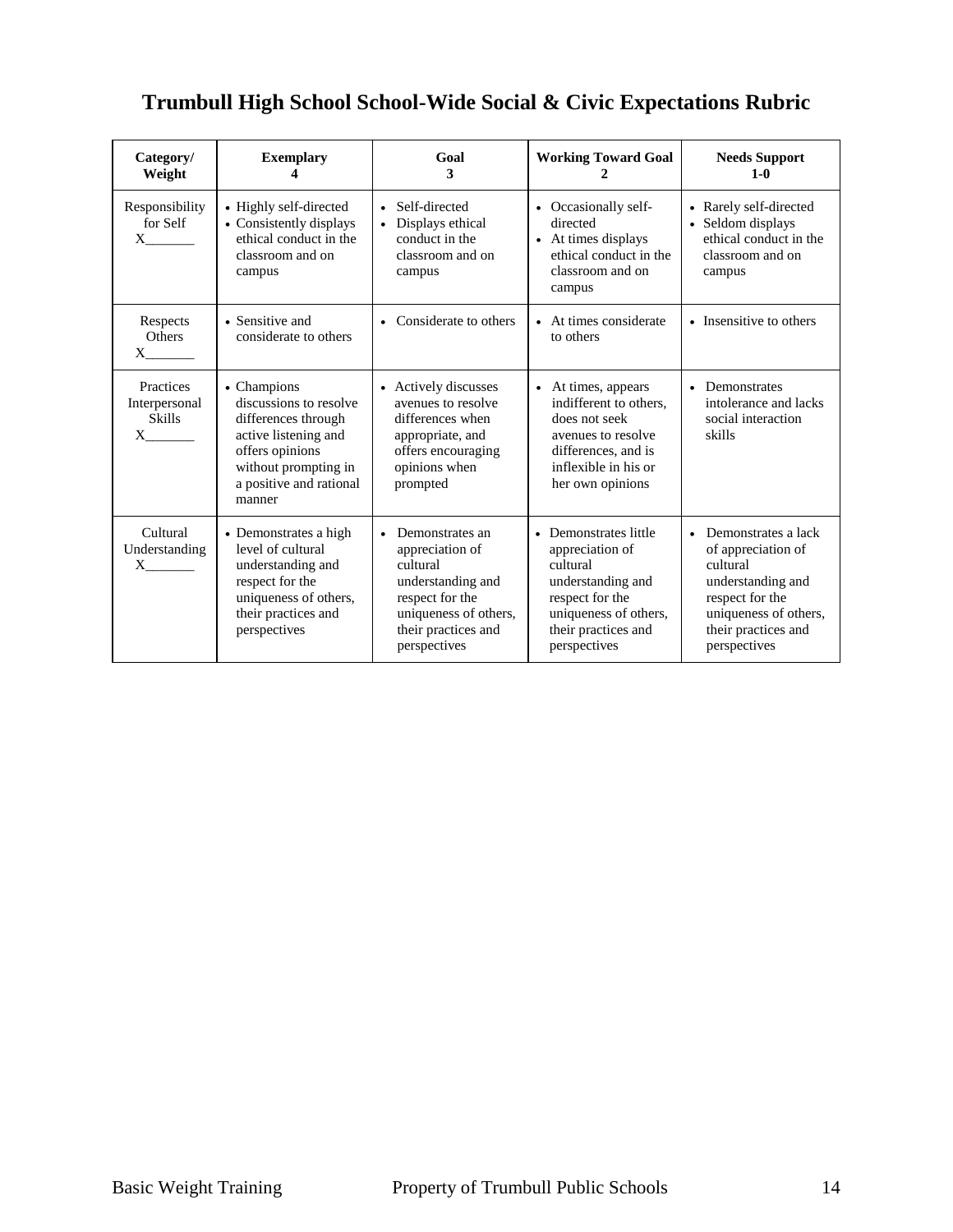## **Trumbull High School School-Wide Independent Learning and Thinking Rubric**

| Category/<br>Weight                                           | <b>Exemplary</b>                                                                                                                                                                                                                                                                                                                                     | Goal<br>3                                                                                                                | <b>Working Toward</b><br>Goal<br>$\mathbf{2}$                                                                                                                                                                                                       | <b>Needs Support</b><br>$1 - 0$                                                                                                                                                                                                                                               |  |
|---------------------------------------------------------------|------------------------------------------------------------------------------------------------------------------------------------------------------------------------------------------------------------------------------------------------------------------------------------------------------------------------------------------------------|--------------------------------------------------------------------------------------------------------------------------|-----------------------------------------------------------------------------------------------------------------------------------------------------------------------------------------------------------------------------------------------------|-------------------------------------------------------------------------------------------------------------------------------------------------------------------------------------------------------------------------------------------------------------------------------|--|
| Proposal<br>$X \sim$                                          | • Student demonstrates a<br>strong sense of<br>initiative by generating<br>compelling questions,<br>creating uniquely<br>original projects/work                                                                                                                                                                                                      | • Student demonstrates<br>initiative by<br>generating<br>appropriate<br>questions, creating<br>original<br>projects/work | • Student<br>demonstrates some<br>initiative by<br>generating questions,<br>creating appropriate<br>projects/work                                                                                                                                   | • Student demonstrates<br>limited or no<br>initiative by<br>generating few<br>questions and creating<br>projects/work                                                                                                                                                         |  |
| Independent<br>Research &<br>Development<br>$X \qquad \qquad$ | • Student is analytical,<br>insightful, and works<br>independently to reach<br>a solution                                                                                                                                                                                                                                                            | • Student is analytical,<br>and works<br>productively to reach<br>a solution                                             | • Student reaches a<br>solution with<br>direction                                                                                                                                                                                                   | • Student is unable to<br>reach a solution<br>without consistent<br>assistance                                                                                                                                                                                                |  |
| Presentation of<br><b>Final Product</b><br>$X \sim$           | • Presentation shows<br>• Presentation shows<br>compelling evidence of<br>an independent learner<br>and thinker<br>• Solution shows deep<br>Solution shows<br>$\bullet$<br>understanding of the<br>problem and its<br>components<br>• Solution shows<br>extensive and<br>$\bullet$<br>appropriate application<br>of 21 <sup>st</sup> -century skills |                                                                                                                          | • Presentation shows<br>some evidence of an<br>independent learner<br>and thinker<br>• Solution shows some<br>understanding of the<br>problem and its<br>components<br>• Solution shows some<br>application of 21 <sup>st</sup> -<br>century skills | • Presentation shows<br>limited or no<br>evidence of an<br>independent learner<br>and thinker<br>• Solution shows<br>limited or no<br>understanding of the<br>problem and its<br>components<br>• Solution shows<br>limited or no<br>application of $21st$ -<br>century skills |  |